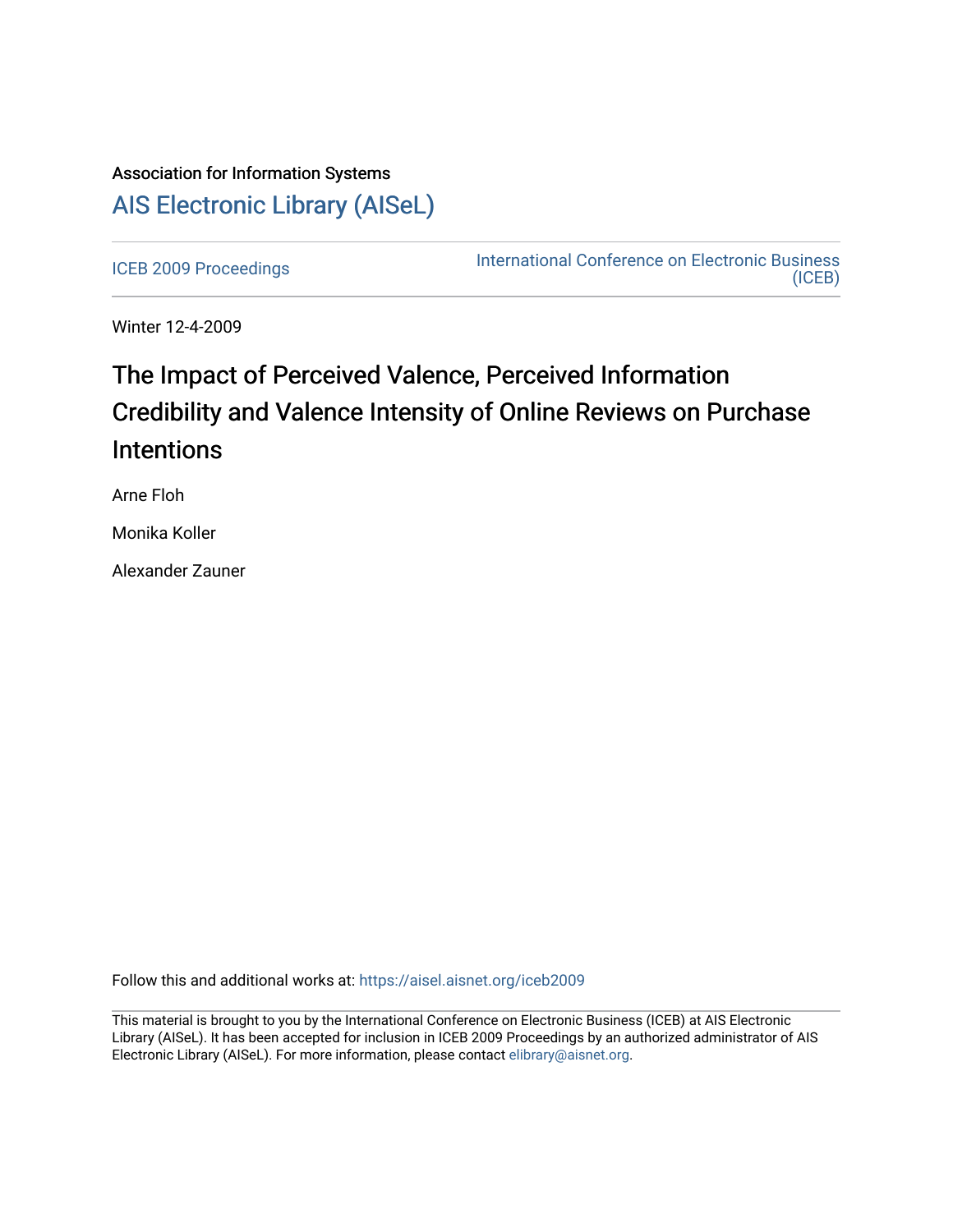## **THE IMPACT OF PERCEIVED VALENCE, PERCEIVED INFORMATION CREDIBILITY AND VALENCE INTENSITY OF ONLINE REVIEWS ON PURCHASE INTENTIONS**

Arne Floh<sup>1</sup>, Monika Koller<sup>2</sup> and Alexander Zauner<sup>3</sup> Department of Marketing WU Vienna  $1$ arne.floh@wu.ac.at;  $2$ monika.koller@wu.ac.at;  $3$ alexander.zauner@wu.ac.at

### **Abstract**

The purpose of this paper is to examine the influence of the quality of product recommendations on buying intentions. An online experiment was conducted testing both the effect of the two dimensions of review quality (perceived valence and perceived information credibility) and the influence of valence intensity of the review content on purchase intentions. Both dimensions of the review quality were found to have a significant impact on purchase intentions. This effect holds for books and hotels, which were chosen to serve as research objects to provide information for both search and experience goods. In a subsequent analysis, we compared the effect of moderate and strong valence intensity of the review content. Interestingly, we found no significant difference of the effects of positive versus negative product reviews on purchase intentions in the two groups with moderate valence intensity. Although the present study is rather exploratory in nature, these findings are novel and crucial for both marketing research and practice.

## **Introduction**

The phenomenon of buying recommendations has been of considerable interest in the marketing world for decades. Katz and Lazarfeld (1955) were among the first researchers who analyzed the effect of interpersonal influence on consumer choice. They showed that word-of-mouth (WOM) communication is more effective compared to traditional instruments of marketing, personal selling and various types of advertising [1]. An impressive number of studies have been conducted since the 'emergence' of the topic. Empirical evidence for the effect of word-of-mouth (WOM) communication has been provided for various industries or product categories (e.g., books, movies, hotels) [2-7].

The fast diffusion of the internet has further increased the importance of product recommendations. Many customers check shopping bots and recommendation sites before they make their buying decisions. It is not surprising that electronic word-of-mouth (subsequently abbreviated as eWOM) became a major research stream in marketing and the IS discipline [8]. The information direction and the quality of recommendations are intensively discussed. For example, conflicting results have been found for the effectiveness of positive versus negative product reviews. Whereas Park and Lee (2009) propose a greater effect for reviews with negative content, East, Hammond and Lomax (2008) found positive WOM having a greater impact. Some scholars suggest testing for moderating variables, e.g., gender [9] product knowledge, involvement or interpersonal differences [10] to explain the above mentioned inconsistency of previous research findings, other authors argue that the simple dichotomization of product reviews in positive and negative recommendations is not grounded in reality. In fact, product reviews including 'pure' positive or negative information are hard to find. More often, product recommendations contain a mix of positive and negative product information chunks. Unfortunately, limited research effort has been given to the valence intensity of the content of product recommendations and their influence on consumer's attitudes and buying decisions.

To fill this gap, this paper examines the influence of the quality and valence intensity of product recommendations on buying intentions. An online experiment was conducted testing the effect of the two dimensions of review quality (perceived valence and perceived information credibility) and the influence of valence intensity of online reviews on purchase intentions. 339 students of a large European Business School rated their purchase intentions. Valence intensity was manipulated for buying decisions regarding books and hotels.

The findings of our experiment confirm the proposed relations. Both dimensions of review quality have a significant impact on purchase intentions. This effect holds for books and hotels as well. In a subsequent analysis, we compared the effects in moderate versus strong valence intensity conditions. Interestingly, we found no significant difference of the effects of positive versus negative product reviews on purchase intentions in the two groups with moderate valence intensity. From a managerial point of view, this is a crucial result given that in reality online reviews are usually a mix of positive and negative evaluations.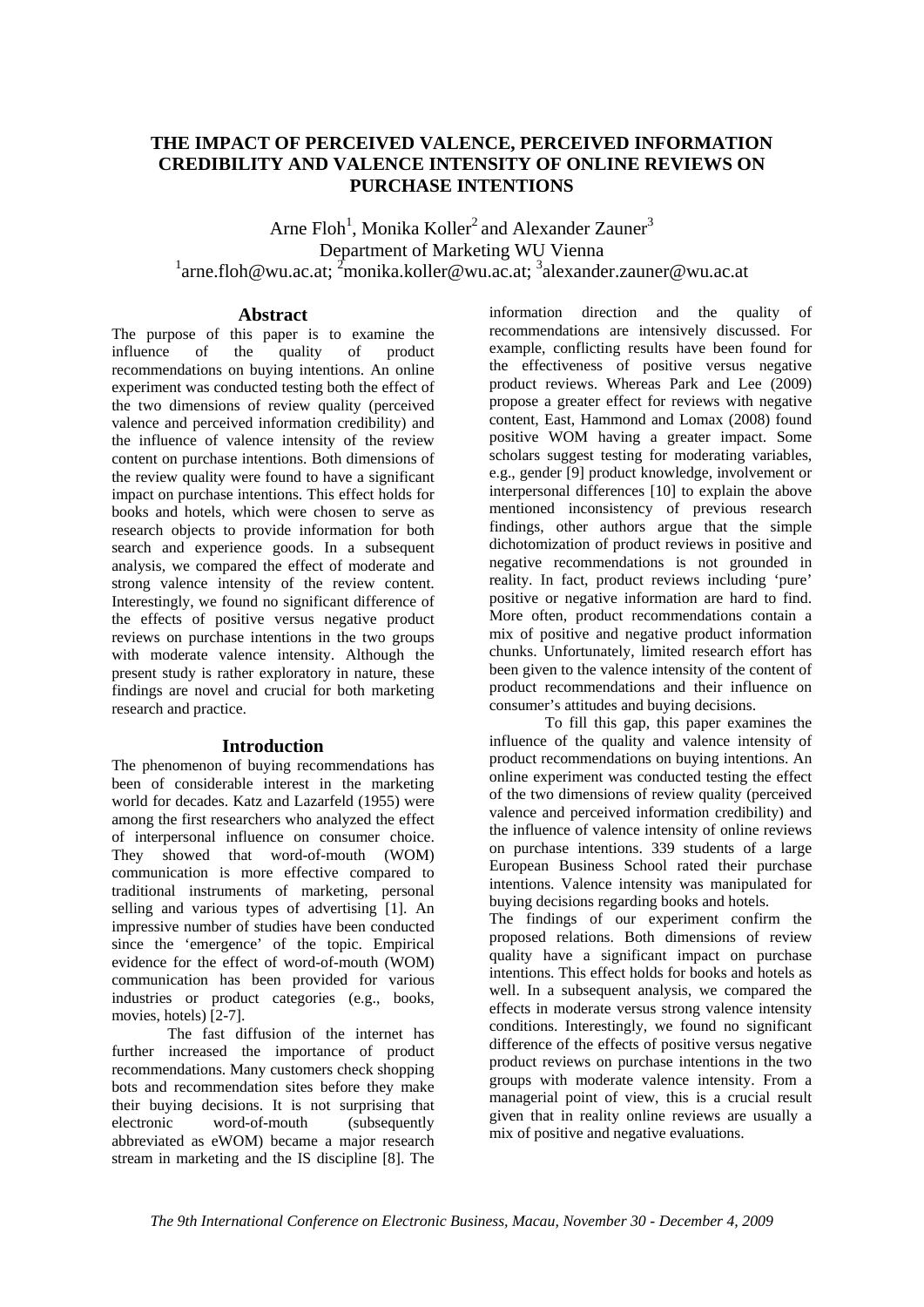## **Theoretical Background and Hypotheses**

Web-usage and e-commerce is growing constantly [11]. The fast expansion of the Internet has extended consumers' options for gathering product and purchase information [6] and has also altered decision-making and search behavior. Since the inception of B2C and C2C e-commerce [12], marketing research has started studying onlinedecision-making intensively [see for an overview, e.g., 13; 14; 15; 16]. Next to a major research stream focussing on psychological constructs explaining online decision making such as perceived risk [17] or uncertainty [18; 19], studying the nature and the effectiveness of eWOM has become a crucial issue [see 20 for an extensive review of previous studies on eWOM]. Both traditional WOM and eWOM play the informant as well as the recommender role [21]. In most studies, eWOM related to the explanation of purchase intentions was addressed. In current scholarly literature on eWOM, the so called eWOM effect is of major interest. This effect occurs, if onlineshoppers exclusively base their purchase intentions and/or behavior on online recommendations. From a scientific point of view, it is interesting to study the eWOM effect in combination with variables relating to the customer such as motives or personality characteristics but also in combination with various characteristics of the eWOM message itself. Henning-Thurau and Walsh (2003), e.g., investigated motives for and consequences of reading customer articulations on the Internet [22], Goldsmith and Horowitz (2006) studied motivations for online opinion seeking [23] and Park and Lee (2009) examined how a website's reputation (established versus unestablished) and the information direction (positive versus negative) contribute to the eWOM effect. They found that the eWOM effect is greater for negative eWOM than for positive eWOM [6], whereas East, Hammond and Lomax (2008) found the opposite effect of positive WOM having generally a greater impact than negative WOM, albeit in an offline context [3]. Furthermore, Lee, Park and Han (2008) discovered that as the proportion of negative online consumer reviews increases, high-involvement consumers tend to conform to the perspective of the reviewers depending on the quality of the reviews. In contrast, low-involvement consumers tend to conform to the perspectives of the reviewers, regardless of the quality of the negative online consumer reviews [24]. These results suggest the valence of onlinereviews (positive vs. negative), the level of involvement (search vs. experience goods) and the valence intensity of online reviews (strong/medium positive versus strong/medium negative) being critical issues for further and more detailed

research in an eWOM context. C2C-online reviews are usually a summary of one's positive and negative experiences with a good or a service. It is information from the consumer created for the consumer, presented from a subjective perspective including experiences, evaluations, and opinions [7]. They can be either very positive or very negative in terms of extreme values or something in between. As they are examplified stories out of daily life experiences, in practice, the content of online reviews usually varies on a continuum from only positive, a mixture of positive and negative to only negative. As the perceived valence of the message has a significant impact on the eWOM effect [6] and online reviews in a real onlinepurchase setting are not necessarily exclusively positive or negative, it is necessary to have a closer look on the valence intensity (strong/medium positive versus strong/medium negative) of an online review and its influence on buying intentions. Recently, Cheung, Luo, Sia and Chen (2009) have suggested to examine positively vs. negatively framed reviews (valence) and one-sided vs. two-sided reviews (valence intensity) in an eWOM context in more detail [25]. Unfortunately, literature on this issue is still scarce. In the present experimental study, we aim at empirically testing whether valence intensity has an impact on purchase intention and is consequently reflected in the presence of an eWOM effect.

Based on our literature review, we assume the following hypothesized effects:

H1: Effects of perceived valence and valence intensity:

Perceived valence (measured by an explicit rating given by the respondents) and valence intensity (manipulated through experimental groups) have a significant effect on purchase intention for both search and experience goods. Based on previous, albeit conflicting findings, we expect strong positive reviews having the greatest impact, followed by strong negative ones. Regarding reviews of medium valence intensity, we expect the medium positive ones having a greater impact than the medium negative ones. This assumption is based on research regarding the persuasion effect of two-sided messages in advertising [see, e.g., 26]. This stream of research, based on inoculation, attribution and arousal theory, postulates that positive advertising messages mixed with an "optimal" proportion of negative information are amazingly effective for persuasion. This is due to the fact that two-sided messages are perceived as novel and lead to higher states of arousal and motivation to cognitively process the message [26].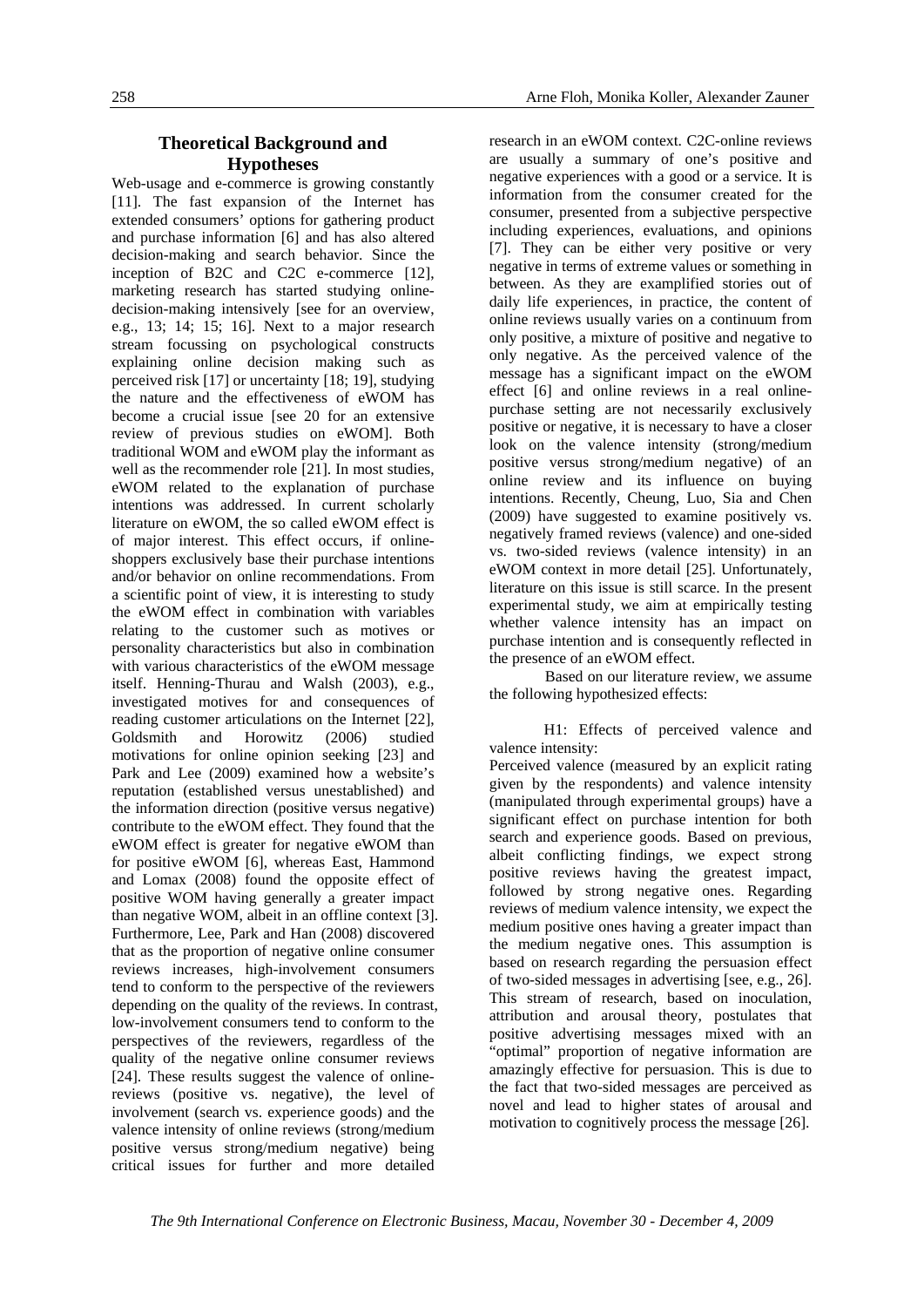H2: Effect of perceived information credibility:

Based on previous findings in literature [see, e.g., 27] perceived information credibility (measured by an explicit rating given by the respondents) is expected to have a significant positive effect on purchase intention for both search and experience goods.

As this paper is exploratory in nature, we also conducted further analyses especially regarding the impact of valence intensity among the different manipulation groups.

#### **Method, Measurement and Procedure**

The authors chose the method of online experiments for data collection. Online experiments have the advantage of experimenting around the clock, usually lower costs and a high degree of automation of the experiment which leads to low maintenance and can limit unwanted experimenter effects. A major disadvantage is the lack of control of the instructor during the experiment and a possible limitation regarding the coverage of certain demographic groups such as people without Internet connection [see for a methodological review, e.g., 28; 29; 30]. However, in the current research project the method of online experiments is appropriate since the test situation equals a 'real' product evaluation and purchase decision making process in e-commerce based on online reviews. In this case, choosing the Internet as the setting of the experiment enhances external validity. The usual limitation of the online experiment's dependency on computers and networks is also a non-disturbing issue in our context as our test subjects would need to have an Internet access for both online-shopping and participating in the online experiment. For examples of prior studies which successfully used online experiments see [31-35].

In the present study, books versus hotels were chosen as the objects of investigation for comparison between search and experience goods as well as between high and low involvement purchase decisions. The buying-decision concerning books and hotels via the Internet was chosen as it satisfies several essential criteria. First, books and hotels are one of the major product categories sold over the internet. Buying books over the Internet was one of the early applications of e-commerce and has matured to become relatively stable [36]. Online-bookings of package holidays, flight tickets and hotels are booming. Second, books are typically a low-involvement product whereas the purchase decision-making process concerning hotels is certainly characterized as being medium to high involvement. Third, the majority of consumers are familiar with both books and hotels.

Two pictures (one book cover and one picture of a hotel) served as product stimuli. Four different online reviews (positive/negative vs. medium/strong valence intensity) were used as manipulations for each product type. Each review comprised subjective evaluations, product information and stories about the experience with the book or hotel, respectively. The product stimuli as well as the valence and the valence intensity of the online reviews were pre-tested in an online experiment (n=56). Additionally, technical issues such as randomization of respondents and data export were tested before the main study was conducted.

The main study was conducted two weeks after the pre-test. An electronic invitation to take part in the research project was emailed to students of a large European Business School. As many students buy books [36] or book hotels using the Internet, a student sample qualifies for being employed. 5 vouchers of a travel agency were promised to 5 randomly drawn students as incentives. Finally, 339 respondents participated in the online experiment. Respondents were randomly assigned to the control and the experimental groups for each trial. Table 1 shows the sample sizes for each group.

|                      | Sample Sizes by Group |                              |                              |  |
|----------------------|-----------------------|------------------------------|------------------------------|--|
|                      | Control<br>Group      | Positive<br>Online<br>Review | Negative<br>Online<br>Review |  |
| <b>Book Reviews</b>  |                       |                              |                              |  |
| Medium               | 114(33.6%)            | 90(26.5%)                    | 135<br>(39.8)                |  |
| Recommendation       |                       |                              | $%$ )                        |  |
| Strong               | 129(38.1%)            | $110(32.4\%)$                | 100<br>(29.5)                |  |
| Recommendation       |                       |                              | $%$ )                        |  |
| <b>Hotel Reviews</b> |                       |                              |                              |  |
| Medium               | $112(33.0\%)$         | 111(32.7%)                   | 116<br>(34.2)                |  |
| Recommendation       |                       |                              | $%$ )                        |  |
| Strong               | $111(32.6\%)$         | 116(34.2%)                   | 112<br>(33.0)                |  |
| Recommendation       |                       |                              | $%$ )                        |  |

#### **Table 1: Sample Sizes of the Main Study**

The distribution of the sample sizes across the eight sub groups is moderately homogenous. Sample sizes vary between 90 (positive book review) and 135 (negative book review). The median sample size is 112. Based on our 2 (book vs. hotel) x 2 (positive vs. negative) x 2 (medium vs. strong valence intensity) factorial design we ended up with 8 manipulation groups. The control group was not included in the analyses at this stage of the project.

Purchase intention measured by the item "How likely will you buy the book?" and "How likely will you book a vacancy in this hotel?", respectively, was chosen as the dependent variable. We employed a seven point rating scale,  $1 =$  "very" likely",  $7 =$  "very unlikely".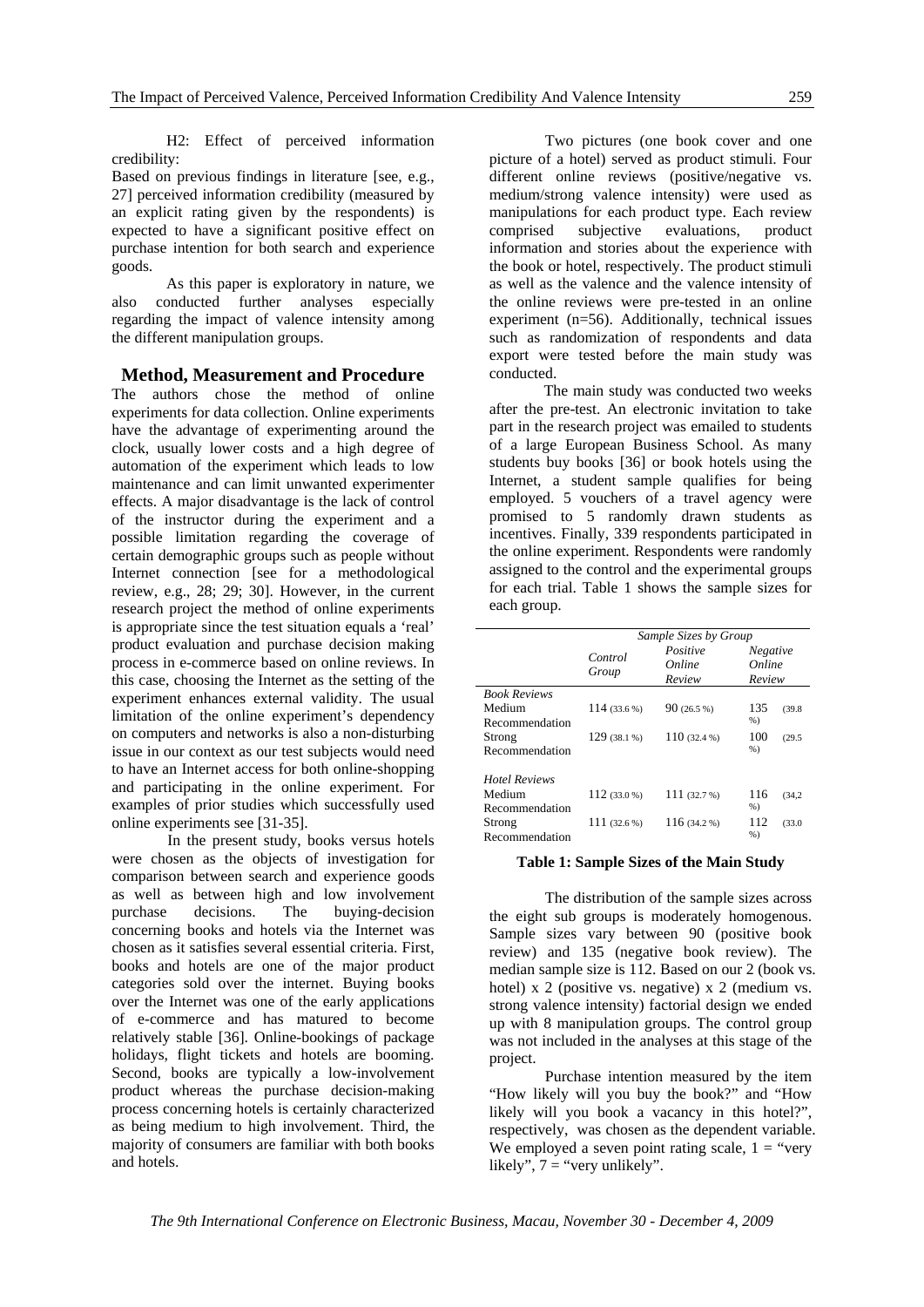Additionally, we included two control variables measuring the perceived valence and the information credibility of the online reviews provided in the experiment. These control variables also served as independent variables in our statistical analyses for testing their explanatory power regarding the purchase intention. The measures for the two independent variables (perceived valence of the product reviews and perceived information credibility) were derived from explicit ratings given by the respondents answering a semantic differential scale (positive – negative, trustworthy – not trustworthy). Lower values indicate a more positive perceived valence and a more trustworthy evaluation of online reviews.

#### **Results**

The analysis of the data was carried out in two steps. As a first step, we ran a series of regression analyses testing for the effect of perceived valence and perceived information credibility on purchase intention for each experimental group separately (see for the results Table 2 and Table 3). As a second step, the purchase intentions of the different experimental groups were compared in an ANOVA to test for the eWOM effect.

|                                                | Stand.  | p-Value |
|------------------------------------------------|---------|---------|
|                                                | Coeff.  |         |
| Medium Positive Purchase Recommendation        |         |         |
| Perceived Valence                              | .468    | .000    |
| Perceived Information                          | .144    | .079    |
| Credibility                                    |         |         |
| Medium Negative Purchase Recommendation        |         |         |
| Perceived Valence                              | .197    | .038    |
| Perceived Information                          | $-.267$ | .005    |
| Credibility                                    |         |         |
| <b>Strong Positive Purchase Recommendation</b> |         |         |
| Perceived Valence                              | .358    | .000    |
| Perceived Information                          | .237    | .008    |
| Credibility                                    |         |         |
| <b>Strong Negative Purchase Recommendation</b> |         |         |
| Perceived Valence                              | .123    | .190    |
| Perceived Information                          | $-366$  | .000    |
| Credibility                                    |         |         |

Dependent Variable: Purchase Intention

**Table 2: Regression Analyses Book Reviews** 

|                                         | <i>Stand</i> | p-Value |
|-----------------------------------------|--------------|---------|
|                                         | Coeff.       |         |
| Medium Positive Purchase Recommendation |              |         |
| Perceived Valence                       | .648         | .000    |
| Perceived Information                   | $-124$       | .088    |
| Credibility                             |              |         |
| Medium Negative Purchase Recommendation |              |         |
| Perceived Valence                       | .160         | .073    |
| Perceived Information                   | $-317$       | -001    |
| Credibility                             |              |         |

| <b>Strong Positive Purchase Recommendation</b> |         |      |
|------------------------------------------------|---------|------|
| Perceived Valence                              | .302    | .001 |
| Perceived Information                          | .398    | .000 |
| Credibility                                    |         |      |
| <b>Strong Negative Purchase Recommendation</b> |         |      |
| Perceived Valence                              | .186    | .048 |
| Perceived Information                          | $-.207$ | .027 |
| Credibility                                    |         |      |

Dependent Variable: Purchase Intention

#### **Table 3: Regression Analyses Hotel Reviews**

The results of the regression analyses for books and hotels are outlined in Table 2 and Table 3. respectively. They show a homogenous picture for both independent variables across all sub groups. The p-values of the standardized regression coefficients of perceived valence are below the recommended 05 threshold in 6 out of 8 cases. A p-value of .073 was found in the group of medium negative hotel recommendation. A non-significant effect of perceived valence was given for the strong negative book recommendation group. Based on these results, we conclude that perceived valence has a significant effect on purchase intention for search and experience goods.

For information credibility the effect is significant in 6 out of 8 regressions. The remaining p-values are close to the widely accepted .05 levels. Both non-significant relationships are found in the medium positive recommendation group. Despite this fact, we follow the majority of significant effects and conclude a significant effect of information credibility on purchase intention.

Interestingly, the effect sizes for both dimensions of quality of recommendations vary heavily across the eight sub groups. Whereas standard coefficients for perceived valence are highest for medium positive recommendations (.648 and .468), information credibility has its greatest impact in regressions with negative review information for books (e.g., -.366 for strong negative purchase recommendation) and strong positive reviews for hotels (e.g., .398). Hence, perceived valence is more important for online reviews being of medium positive valence intensity for both search and experience goods. Information credibility becomes more critical in cases of strong product recommendations, even though the results are varying across product categories. These results perfectly fit the findings within the two-sidedpersuasion-approach. Medium positive reviews (a mixture of positive and slightly negatively toned information) have the strongest impact on buying intentions.

Furthermore, the authors conclude that perceived valence and perceived information credibility can be regarded as 'independent'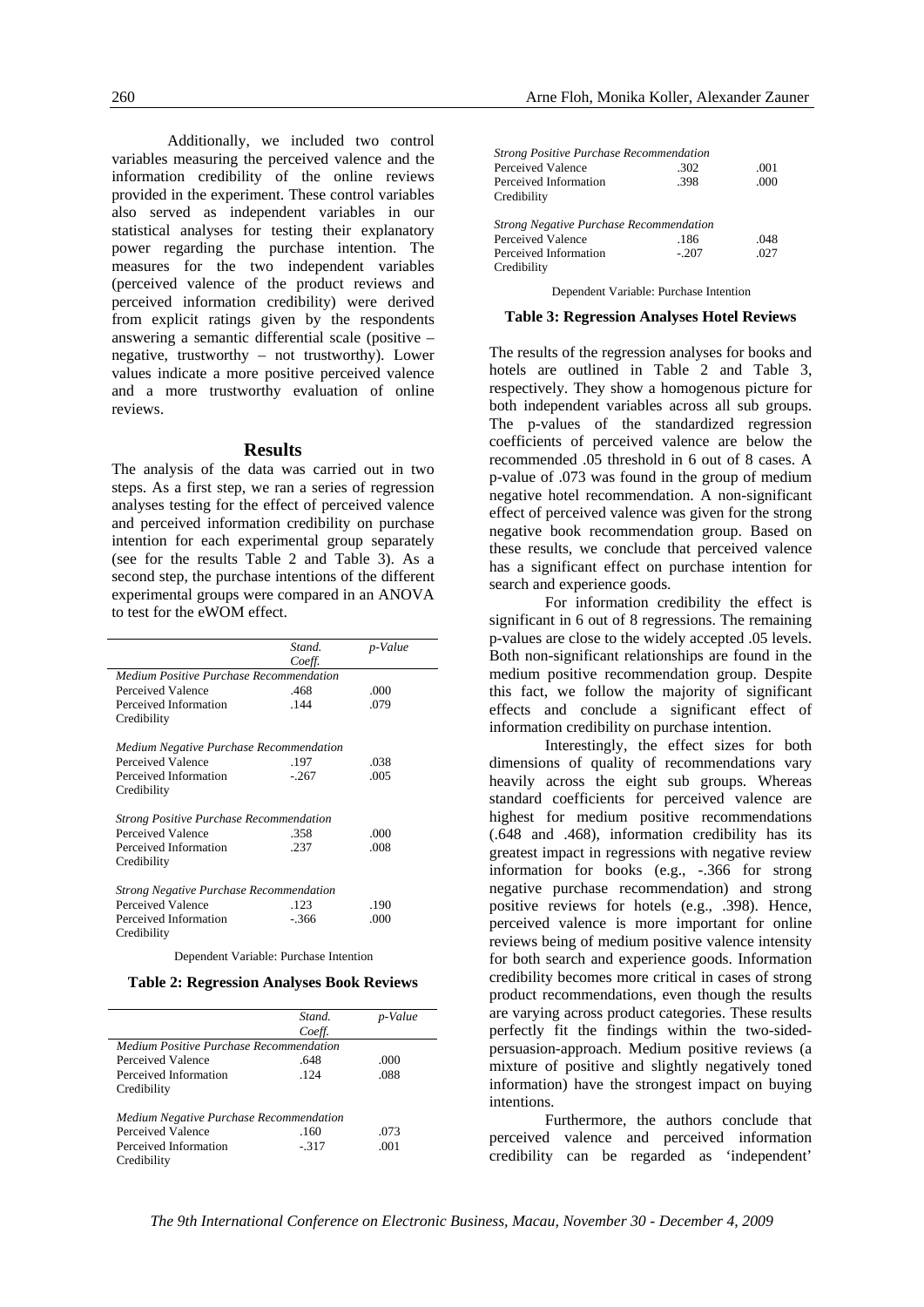dimensions of recommendation quality. When studying the eWOM effect of recommendation quality, both dimensions have to be taken into account separately.

For testing the experimental effect of valence intensity (comparing the four different manipulation groups for books and hotels, respectively) in more detail, we followed a sequential approach. First, we plotted the various means of purchase intention, perceived valence and credibility of online reviews to gain a first feeling for various effects. Figure 1 and Figure 2 show the values of the three variables for book and hotel, respectively.

The main results visualized in Figure 1 and Figure 2 can be summarized as follows: The average purchase intentions of the respondents differ significantly across the manipulation groups (low values indicating a high purchase intention, as purchase intention was measured on a seven-point rating scale with end points verbalized as  $1 =$  "very" likely", 7 = "very unlikely"). However, the difference of the manipulation effect between positive and negative online reviews is much smaller for the medium valence intensity group. This holds for the book and the hotel experiment. On the other hand, regarding strong purchase recommendations, the mean difference of the purchase intentions between positive and negative online reviews is dramatic for both book and hotel. Based on this qualitative assessment, the authors postulate an effect of valence intensity on purchase intentions.





**Figure 1:** Purchase Intention, Perceived Quality of Online Review, Credibility of Online Review

#### **Perceived Quality of Recommendations: Hotel**



**Figure 2:** Purchase Intention, Perceived Quality of Online Review, Credibility of Online Review

A series of ANOVAs were run testing for the effect of valence intensity. Table 4 shows the results separated for book and hotel reviews. The results of the significance tests confirm the findings of the visual inspection. Whereas valence has a significant impact in three of four experiments, a post-hoc Scheffé test which compares the purchase intentions of the positive and negative manipulation groups yielded non-significant differences in the low valence intensity groups. On the other hand, the differences in purchase intentions are highly significant when respondents of positive and negative manipulation groups with strong product recommendations are compared. In other words, the effect of positive recommendations with medium valence intensity does not differ significantly from medium negative product recommendations. This could be mainly due to the fact, that both medium positive and medium negative reviews are a mixture of both positive and negative content. Whereas the individually perceived valence of the reviews (see table 2 and 3) has an impact on buying intentions especially within the medium positive valence intensity group, directly comparing the stated purchase intentions of the two medium valence intensity groups does not show a significant difference. Strong recommendations influence the preferences and purchase intentions of respondents. This effect is even greater for services (hotels,  $r^2 = .384$ ) than products (books,  $r^2 = .149$ ).

|             | $F$ -value (df) | p-value | $R^2$ | Scheffé-<br>Test' |  |
|-------------|-----------------|---------|-------|-------------------|--|
| <b>Book</b> |                 |         |       |                   |  |
| Reviews     |                 |         |       |                   |  |
| Medium      | 3.740           | .173    | .004  | .983              |  |
| Valence     | (2:336)         |         |       |                   |  |
| Intensity   |                 |         |       |                   |  |
| Strong      | 30.553          | .000    | .149  | .000              |  |
| Valence     | (2:336)         |         |       |                   |  |
| Intensity   |                 |         |       |                   |  |
| Hotel       |                 |         |       |                   |  |
| Reviews     |                 |         |       |                   |  |
| Medium      | 21.790          | .001    | .038  | .267              |  |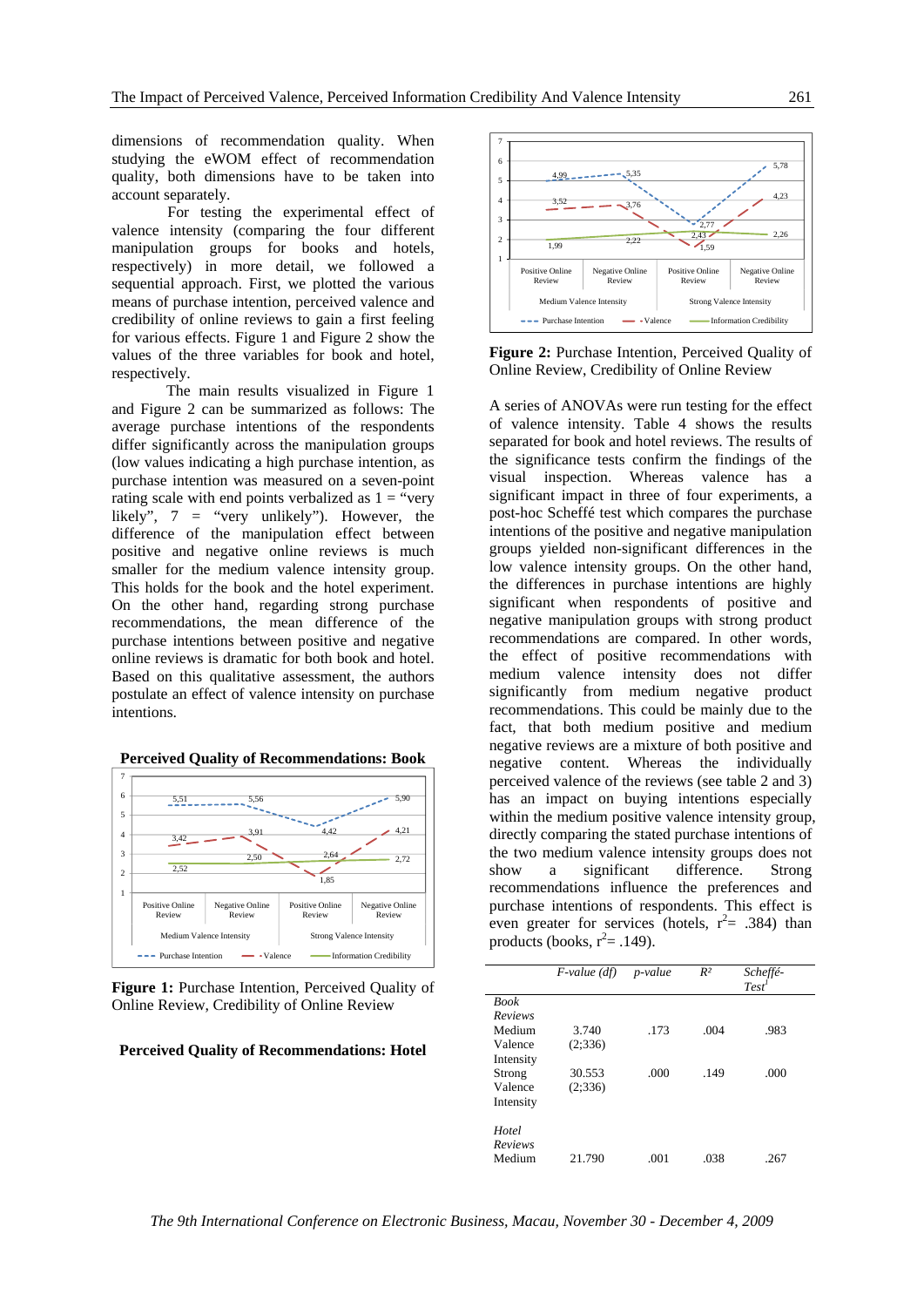| Valence   | (2:336) |      |      |      |
|-----------|---------|------|------|------|
| Intensity |         |      |      |      |
| Strong    | 258.315 | .000 | .384 | .000 |
| Valence   | (2:336) |      |      |      |
| Intensity |         |      |      |      |

This column shows p-values for the Scheffé-Test of group differences between positive and negative manipulation groups.

#### **Table 4:** ANOVA Results

#### **Conclusion and Outlook**

WOM communication has a long tradition in marketing research. The research stream became even more popular and important since the emergence and rapid diffusion of the internet. Many empirical studies have provided empirical evidence for the effect of electronic WOM in general. However, as we stated in the theoretical part of this paper, findings about the quality and the valence intensity of online reviews is limited. Furthermore, previous findings about the direction of product evaluations are partly inconsistent and can be questioned for their simplification in either purely positive or purely negative reviews. This simple dichotomization is not grounded in reality. In fact, trade-offs between and within product recommendations can be found more frequently. We target the quality of product recommendation in general and the valence intensity in particular. Four experimental trials were conducted testing the hypotheses. The effects of perceived valence and information credibility on purchase intentions were significant in six out of eight tested relationships. Interestingly, the findings indicated that the influence of perceived valence is more important in situations where positive product evaluations occur. Information credibility becomes more critical in cases of strong product recommendations, even though the results are varying across product categories. Explaining these conflicting findings is subject to further research.

In a subsequent analysis, we tested for the experimental effect of valence intensity. As proposed, we found only a significant effect in the groups with strong product recommendations. Groups with manipulated moderate positive versus negative valence intensity did not show a significant difference in purchase intentions.

These findings are crucial for e-tailers. As consulting online consumer reviews has literally already became 'state-of-the-art' in online purchase decision-making, marketing practice should have a closer look not only on the valence of consumer postings but rather on the valence intensity.

The present study has also some limitations. First, business students were chosen as respondents. Further studies are already scheduled and will recheck whether our findings hold for a broader population. However, as prior research has shown that students are familiar with the internet, often buy online and use recommendation sites before they make their buying decisions frequently, our findings can be generalized at least for this important target group of e-tailers. Second, our findings are based on an online experiment. Whereas the technique has been criticized for limited control of situational effects during the experiment, we are convinced that the 'test situation' should be as realistic as possible. Hence, we think that online experiments are appropriate for a study on eWOM. For comparison of results we suggest conducting a replication study carried out in a traditional offline experimental setting. Third, we have used only two products (books and hotels) which are typically bought online. Again, we think this approach is appropriate for an exploratory study since the research on this topic is still scarce. Finally, we have compared groups with moderate and strong valence intensity. We showed that the valence intensity of an online review is a crucial issue that has to be taken into account. However, we did not search for the threshold of strength when an 'ineffective' product recommendation tends to become effective. Although this threshold is certainly hard to determine, these findings are of considerable interest for researchers and marketing managers. Testing for this threshold would require a relatively high number of stimuli (reviews) that slightly vary in valence intensity. Given the advantages of relatively low set-up costs and the possibility to reach a broader population, applying an online experiment would be a proper environment. Chen, Shang and Kao (2008) found that individual differences in online-shopping experience and information processing abilities are having an impact on how effectively and efficiently online product information is processed [10]. Further research on online review valence and valence intensity should also address this issue of possible personal differences by including personality variables. In this regard, we suggest having a closer look on the latent constructs of susceptibility to interpersonal influence [37] or self-esteem [38]. We assume that these concepts majorly contribute to the understanding of the eWOM effect in a context of online-reviews varying in valence intensity. The explanatory value of other phenomena already found relevant in a broader context of eWOM such as information overload [10] or cognitive personalization [39] should also be taken into account when investigating the quality of online reviews.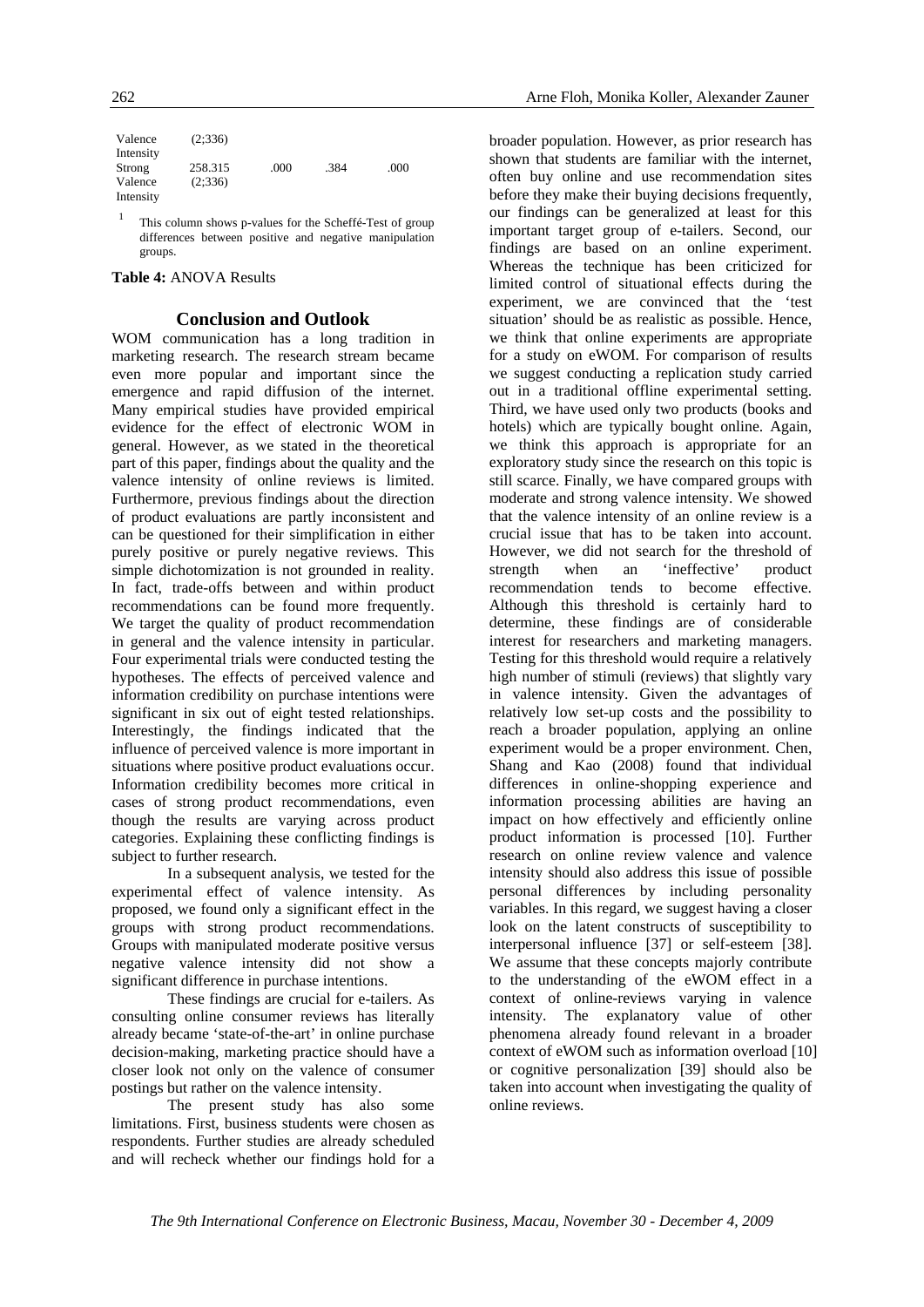#### **References**

- [1] Katz, E. and Lazersfeld, P. *Personal Influence*, Glencoe, IL: The Free Press, 1955.
- [2] Bone, P. F. "Word-of-Mouth Effects on Short-Term and Long-Term Product Judgments," *Journal of Business Research*, 32, 1995, pp. 213-223.
- [3] East, R., Hammond, k., and Lomax, W. "Measuring the Impact of Positive and Negative Word of Mouth on Brand Purchase Probability," *International Journal of Research in Marketing*, 25, 2008, pp. 215-224.
- [4] Godes, D. and Mayzlin, D. "Using Online Conversations to Study Word-of-Mouth Communication," *Marketing Science*, 23 (4), 2004, pp. 545-560.
- [5] Lee, M. and Youn, S. "Electronic Word of Mouth (Ewom). How eWOM Platforms Influence Consumer Product Judgement," *International Journal of Advertising*, 28 (3), 2009, pp. 473-499.
- [6] Park, C. and Lee, T. M. "Information Direction, Website Reputation and eWOM Effect: A Moderating Role of Product Type," *Journal of Business Research*, 62, 2009, pp. 61-67.
- [7] Park, D.-H., Lee, J., and Han, I. "The Effect of on-Line Consumer Reviews on Consumer Purchasing Intention: The Moderating Role of Involvement," *International Journal of Electronic Commerce*, 11 (11), 2007, pp. 4.
- [8] Trusov, M., Bucklin, R. E., and Pauwels, K. "Effects of Word-of-Mouth Versus Traditional Marketing: Findings from an Internet Social Networking Site," *Journal of Marketing*, 73 (September), 2009, pp. 90-102.
- [9] Park, J., Yoon, Y., and Lee, B. "The Effect of Gender and Product Categories on Consumer Online Information Search," *Advances in Consumer Research*, 36, 2009, pp. 362-366.
- [10] Chen, Y.-C., Shang, R.-A., and Kao, C.-Y. "The Effects of Information Overload on Consumers' Subjective State Towards Buying Decision in the Internet Shopping Environment," *Electronic Commerce Research and Applications*, in press, 2008.
- [11] Korgaonkar, P. K. and Wolin, L. D. "A Multivariate Analysis of Web Usage," *Journal of Advertising Research*, 39 (2), 1999, pp. 53- 68.
- [12] Jiang, J. J., Hsu, M. K., Klein, G., and Lin, B. "E-Commerce User Behavior Model: An Empirical Study," *Human Systems Management*, 19 (4), 2000, pp. 265-276.
- [13] Gupta, S. and Kim, H.-W. "The Moderating Effect of Transaction Experience on the Decision Calculus in on-Line Repurchase,"

*International Journal of Electronic Commerce*, 12 (1), 2007, pp. 127-158.

- [14] Häubl, G. and Trifts, V. "Consumer Decision Making in Online Shopping Environments: The Effects of Interactive Decision Aids," *Marketing Science*, 19 (1), 2000, pp. 4-21.
- [15] Merz, M. and Chen, O. "Consumers' Internet and Internet Consumers: Exploring Internet-Based Electronic Decision Aids," *Advances in Consumer Research*, 33,, 2001, pp. 301-302.
- [16] Novak, T. P., Hoffman, D. L., and Yung, Y.-F. "Measuring the Customer Experience in Online Environments: A Structural Modeling Approach," *Marketing Science*, 19 (1), 2000, pp. 22-42.
- [17] Featherman, M. S., Valacich, J. S., and Wells, J. D. "Is That Authentic or Artificial? Understanding Consumer Perceptions of Risk in E-Service Encounters," *Information Systems Journal*, 16 (2), 2006, pp. 107-134.
- [18] Pavlou, P., Liang, H., and Xue, Y. "Understanding and Mitigating Uncertainty in Online Environments: A Longitudinal Analysis of the Role of Trust and Social Presence," *Academy of Management Conference*, 2005, pp. 1-6.
- [19] --- "Understanding and Mitigating Uncertainty in Online Exchange Relationships: A Principal-Agent Perspective," *MIS Quarterly*, 31 (1), 2007, pp. 105-136.
- [20] Park, D.-H. and Kim, S. "The Effects of Consumer Knowledge on Message Processing of Electronic Word-of-Mouth Via Online Consumer Reviews," *Electronic Commerce Research and Applications*, 7, 2008, pp. 399- 410.
- [21] Park, D.-H. and Lee, J. "eWOM Overload and Its Effect on Consumer Behavioral Intention Depending on Consumer Involvement," *Electronic Commerce Research and Applications*, 7, 2008, pp. 386-398.
- [22] Henning-Thurau, T. and Walsh, G. "Electronic Word-of-Mouth: Motives for and Consequences of Reading Customer Articulations on the Internet," *International Journal of Electronic Commerce*, 8 (2), 2003, pp. 51-74.
- [23] Goldsmith, R. E. and Horowitz, D. "Measuring Motivations for Online Opinion Seeking," *Journal of Interactive Advertising*, 6 (2), 2006, pp. 1-16.
- [24] Lee, J., Park, D.-H., and Han, I. "The Effect of Negative Online Consumer Reviews on Product Attitude: An Information Processing View," *Electronic Commerce Research and Applications*, 7, 2008, pp. 341-352.
- [25] Cheung, M. Y., Luo, C., Sia, C. L., and Chen, H. "Credibility of Electronic Word-of-Mouth: